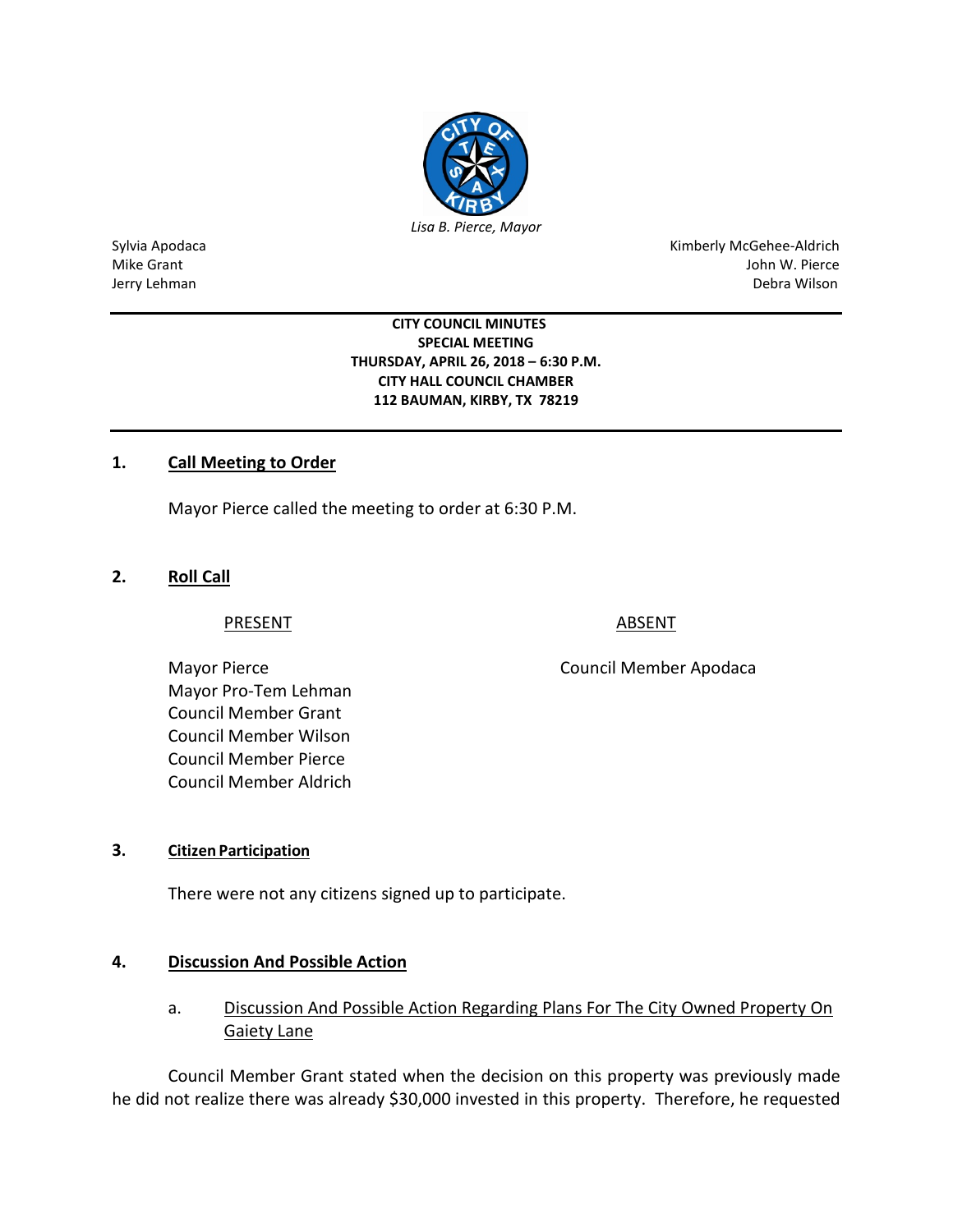CITY COUNCIL SPECIAL MEETING APRIL 26, 2018 Page **2** of **3**

this agenda item because he doesn't think it is responsible to spend \$30,000 and not do anything with the property. He stated he has watched the traffic and ask the city manager about having a sign installed, "Caution - Children at Play." He has not heard any complaints regarding the security lights and has not observed any children playing in the street. He suggested moving forward with the original plans for the property. If traffic does become a problem the City can seek other ways to provide an ingress and egress for the property.

City Council discussed the pros and cons to using the property as a storage facility. City Manager Vernon stated that currently the property is being used to store the equipment for the contractor for the Binz Engleman Road Project. The Project will take a year to complete.

Council Member Grant moved to table this item because the property cannot be used until after the Binz Engleman Project is completed; seconded by Council Member Wilson.

Council Member Pierce said before this item is brought back to Council he wants to know what will be needed to complete the facility including the drainage, the security system, proper lighting and electrical fence to help determine if there will be any need for additional funding.

Council Member Wilson asked that the Public Works Director speak with the residents on Gaiety Lane about the dirt and the dust coming off the trucks that are going up and down the street. She said that personally she wouldn't be happy with big trucks tearing up the road.

Council Member Aldrich asked that the City provide a cost estimate of what it would cost to change the entrance.

Council Member Grant asked the City Manager to reach out to our former Public Works Director and inquire what the \$12,000 covered for drainage.

Council Member Pierce asked that the City look into any additional insurance that we will be required to have, and with additional insurance consider the possibility of ending up in a lawsuit for some reason and find out what the cost would be for an attorney to represent us.

Mayor Pierce asked if there were further comments, there were none. She called for the vote on the motion. The motion carried with a 6-0 vote.

AYES: 6 NAYES: 0

#### **5. Adjournment**

Meeting adjourned at 6:50 P.M.